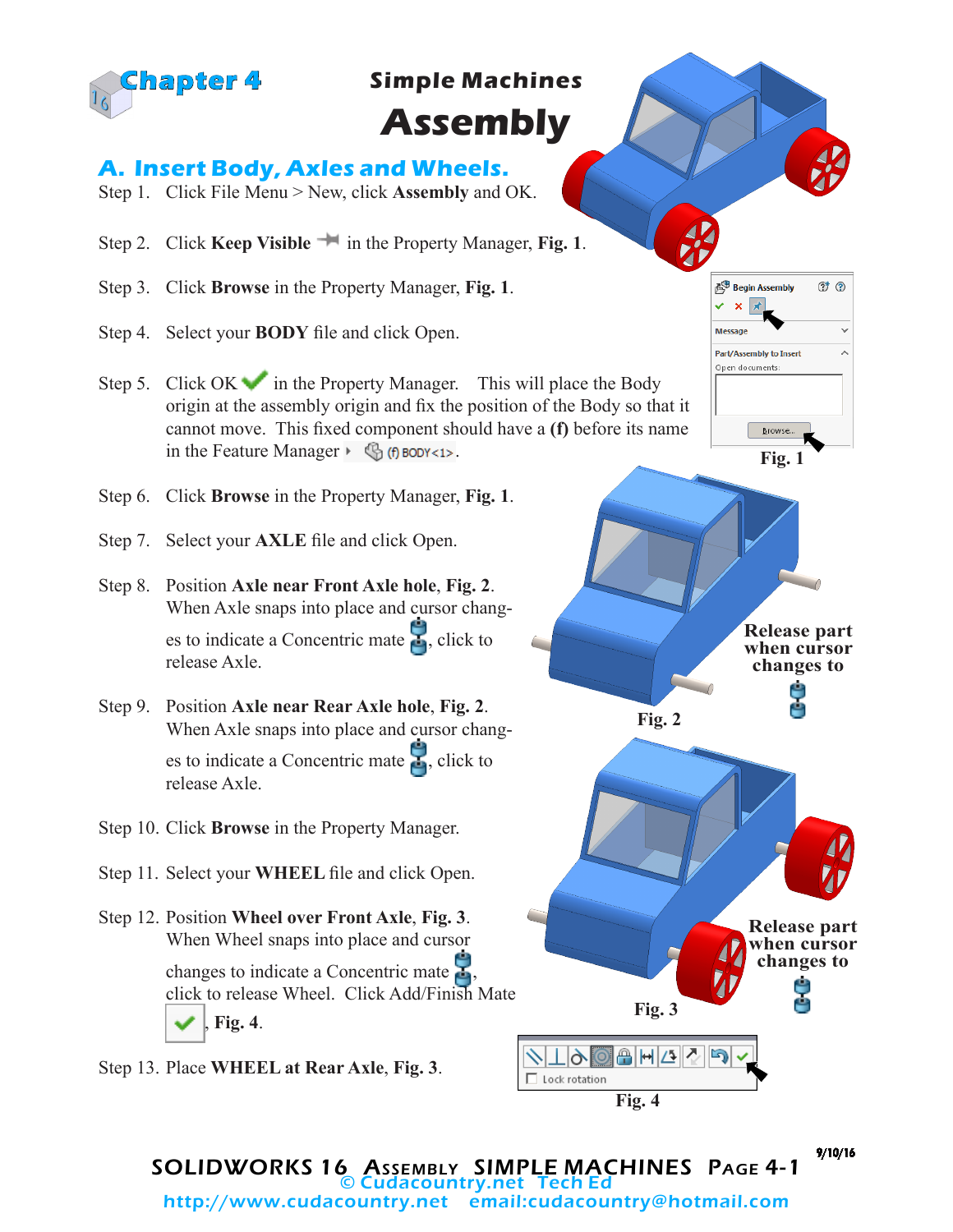- Step 14. Rotate view to view **right side of Assembly**, **Fig. 5**. To rotate, hold down middle mouse button (wheel) and drag.
- Step 15. Place Wheels on right side Axles, **Fig. 5**. Release Wheel when cursor changes to indicate a Concentric mate .
- Step 16. Click  $\overrightarrow{OK}$  in the Property Manager when done.

#### **B. Save as "TRUCK ASSEMBLY".**

Step 1. Click File Menu > Save As.



Step 2. Key-in **TRUCK ASSEMBLY** for the filename and press ENTER.

#### **C. Mate: Wheels and Axles.**



SOLIDWORKS 16 Assembly SIMPLE MACHINES Page 4-2